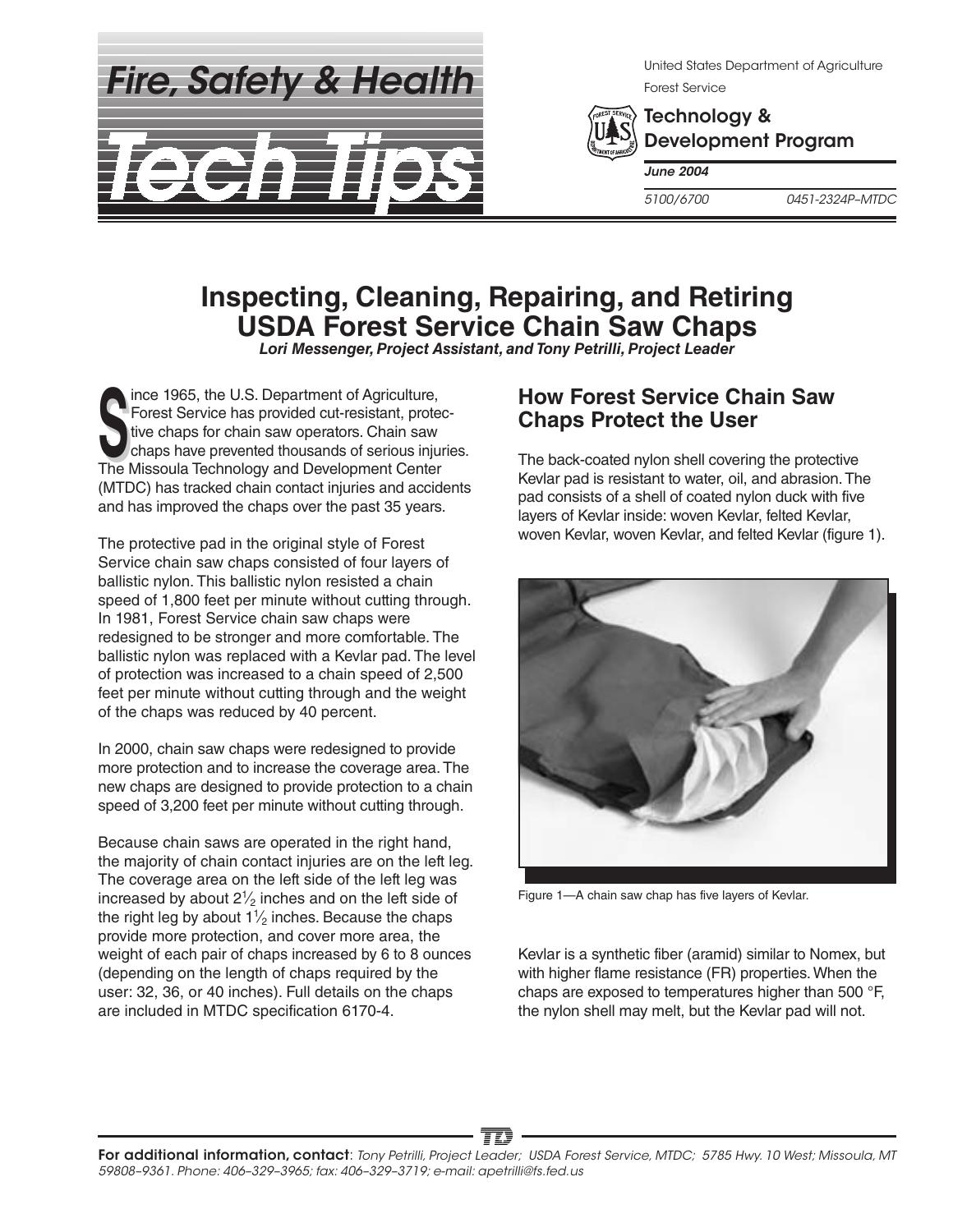The chain saw chaps protect the user by slowing and stopping the chain. Fibers of the protective pad are pulled into the saw's drive sprocket, causing the saw to jam (figure 2).



Figure 2—Kevlar fibers jam the chain saw's drive sprocket, stopping the chain saw and preventing injuries.

Chain saw chaps should be adjusted for a snug fit that will keep them positioned correctly on the legs. Chain saw users also need to wear chaps long enough to reach 2 inches below the boot tops. *PROPER FIT AND COR-RECT LENGTH MAXIMIZE PROTECTION!*

## **Inspection and Retirement**

Chain saw chaps need to be inspected frequently and retired when appropriate. Retire chain saw chaps when:

- The outer shell has numerous holes and cuts. Such holes allow bar oil to contaminate the Kevlar pad. The oil acts as an adhesive, reducing the level of protection (figure 3).
- • Wood chips and sawdust are evident inside the layers at the bottom of the chaps.
- Improper repairs have been made, such as patch jobs that stitched through the Kevlar pad. Machine or hand stitching the pad prevents the fibers from moving, which lowers the level of cut-through protection (figure 4).



Figure 3—Retire chaps when they have numerous holes and cuts.



Figure 4—Retire chaps when they have been improperly repaired by stitching through the protective pad.

- Chaps have been improperly cleaned. Using detergents with bleach additives decreases the level of cut-through protection. High-pressure washing destroys the pad.
- The outer shell is caked with oil and dirt deposits that can't be removed with cleaning. Testing shows that chaps with such deposits offer much less protection than relatively clean chaps.
- The first layer of yellow Kevlar has a cut that is more than 1 inch long.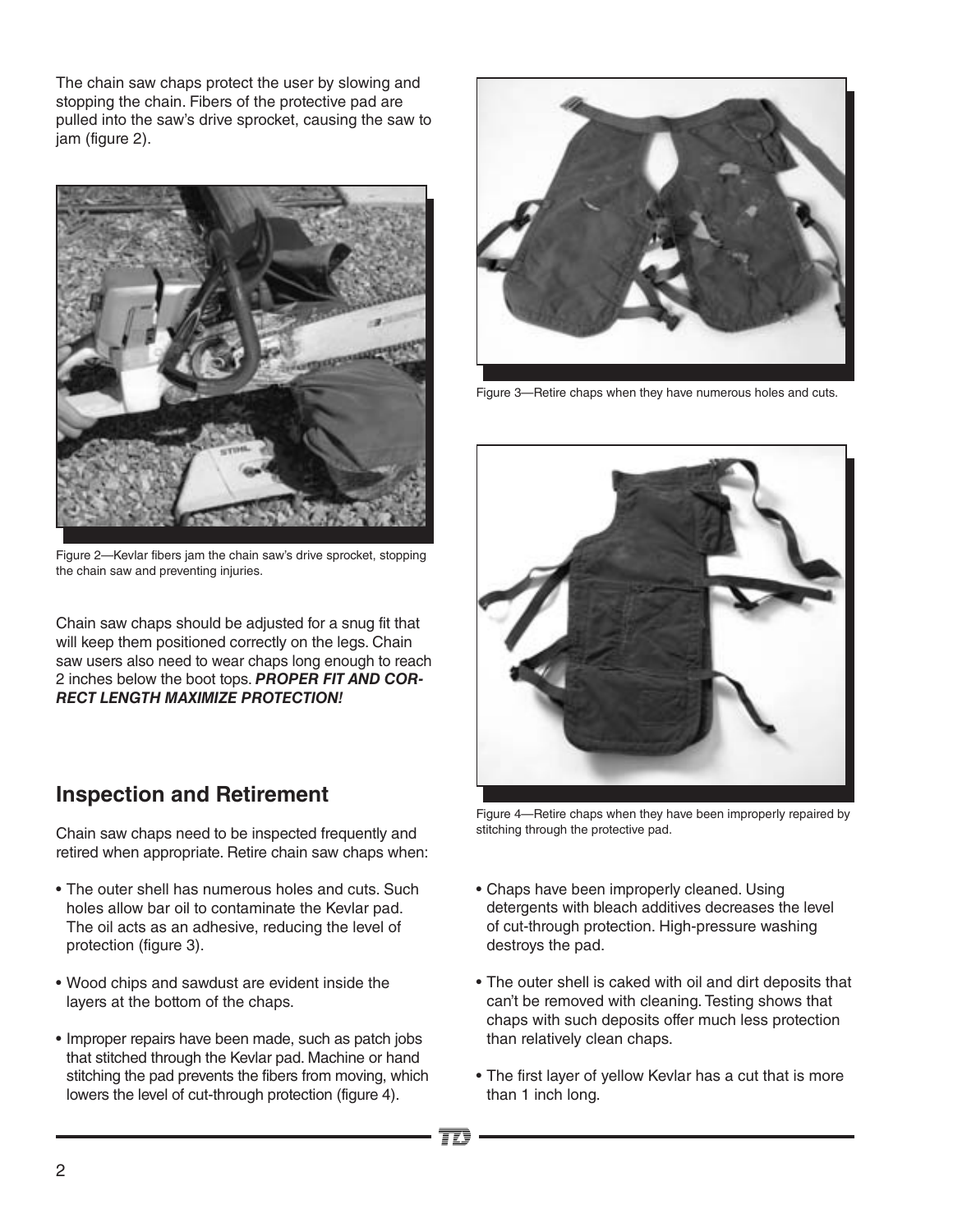## **Care and Cleaning**

Treat your chain saw chaps as a piece of *CRITICAL* safety equipment. Do not use your chaps as a chain stop. Keep them as clean as possible. Correct and timely cleaning reduces general wear and tear and the chaps' flammability.

We recommend cleaning chain saw chaps with a commercially available citrus-based cleaning product called *CitroSqueeze*, which has been tested by DuPont and approved to clean Nomex and Kevlar. *Do not machine wash or machine dry chain saw chaps.*

Hose and brush off chaps to remove dirt and large contaminants. Dilute the CitroSqueeze and follow the manufacturer's instructions. For heavy petroleum contamination, fill a soak tank with 10 to 15 gallons of diluted CitroSqueeze solution. Soak the chaps for at least 4 hours (overnight if possible). After the chaps have soaked, scrub them with a bristle brush, rinse them thoroughly with cold water, and allow them to line dry. Many pairs of chaps can be cleaned in the soak tank.

For light soiling, use CitroSqueeze solution in a spray bottle, containing 1 part CitroSqueeze concentrate to 10 parts water. Spray the solution on the area to be cleaned and scrub with a bristle brush (figure 5). Wait one-half hour. Thoroughly brush the chaps, hose them off with cold water, and allow them to line dry.



Figure 5—Clean lightly soiled chaps with a CitroSqueeze solution and a scrub brush.

#### **Repairs**

Clean all chaps before repairing them. Repair cuts and holes in the outer shell as soon as possible to keep sawdust and petroleum products from contaminating the protective Kevlar pad.

We recommend a commercially available product called *Seam Grip* for repairing damage to the chaps' nylon shell. Seam Grip provides a flexible, waterproof, abrasion-resistant patch that will protect the Kevlar pad from contaminants.

To repair holes shorter than one-half inch, apply a dot of Seam Grip over the hole, and allow the Seam Grip to dry.

To repair holes and tears in the nylon shell that are longer than one-half inch:

• Cut a piece of notebook or printer paper that extends about 2 inches beyond the edge of the damage. Slip the paper inside the hole or tear in the nylon shell so that the paper lies on top of the Kevlar pad (figure 6).



Figure 6—Use paper to prevent Seam Grip patching adhesive from adhering to the protective pad.

- Lay the chain saw chaps on a flat, level surface and press the nylon shell onto the piece of paper.
- Squeeze Seam Grip onto the paper and onto the sides of the tear, covering all sides of the tear or hole (figure 7).
- Allow the chaps to dry for at least 12 hours before using them.